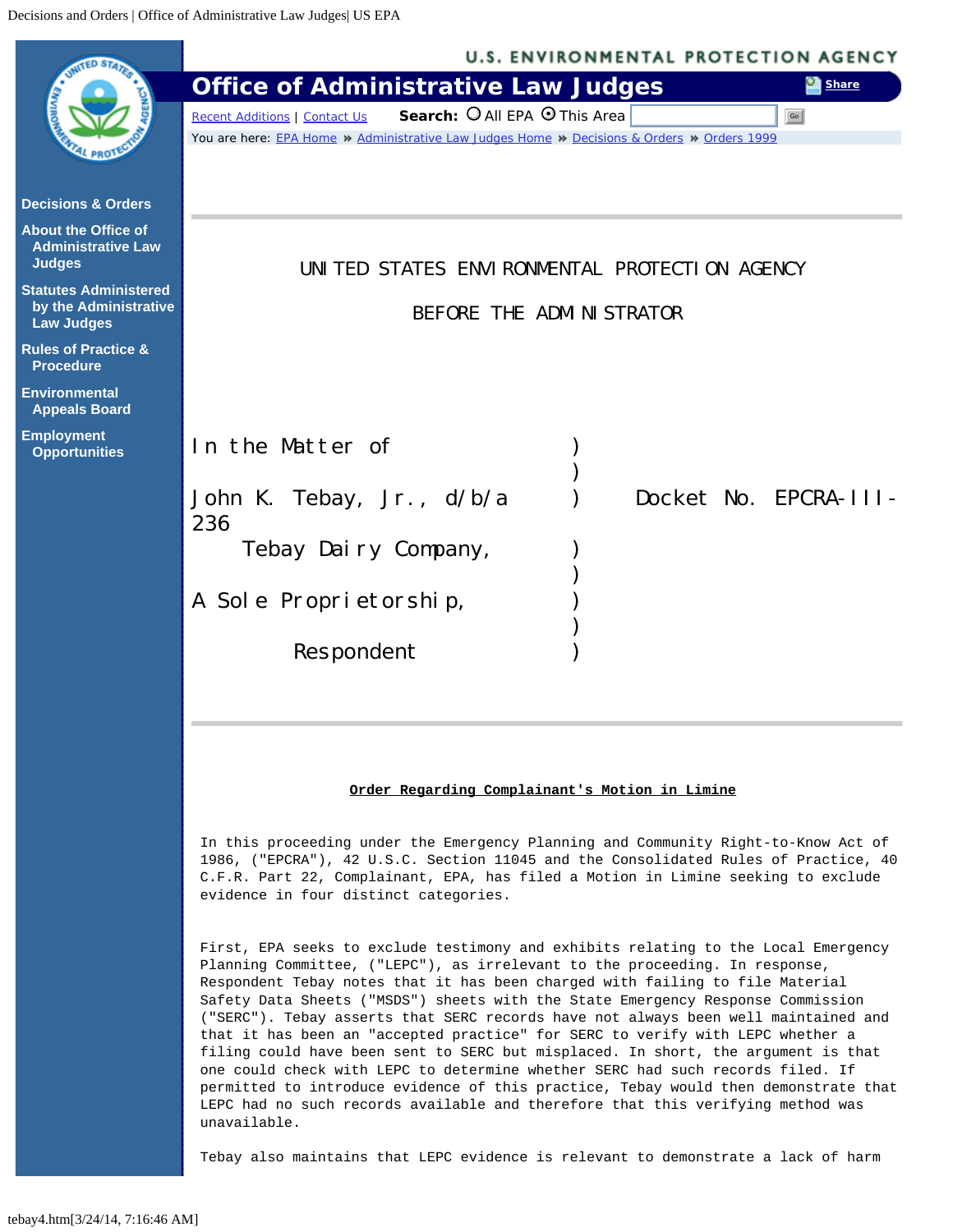associated with the alleged violations, and that regulations (presumably LEPC regulations) alleged to have been violated have been repealed as overly burdensome. Last, Respondent contends, generally, that the administrative complaint itself violates substantive and procedural due process and equal protection rights under the United States Constitution. $\frac{(1)}{1}$  $\frac{(1)}{1}$  $\frac{(1)}{1}$ 

The First Amended Administrative Complaint, filed September 3, 1999, in the wake of the Court's August 3, 1999 Order, granting EPA's Motion to Amend the Complaint, deletes all allegations relating to the LEPC. As amended, the Counts now only allege that the Respondent did not submit MSDSs to the West Virginia SERC by April 1, 1995, and that it did not submit an Emergency Hazardous Chemical Inventory Form to SERC for calendar years 1994 and 1995.

As noted in the Court's Order, the effect of EPA's Motion was significant in two respects. First, one Count was dropped entirely and, second, the proposed penalty was amended downward by more than \$21,000.00. With the removal of all allegations relating to LEPC and the concomitant significant reduction in the proposed penalty, the Court agrees that LEPC related evidence has become immaterial to this proceeding. Therefore, consistent with 40 C.F.R. § 22.22(a), this evidence will not be admitted. Further, the Court notes that EPA will call two witnesses from the West Virginia Office of Emergency Services, Mr. Bradford and Ms. Muncy, and that Tebay will have a full opportunity to cross examine those witnesses regarding the unreliability of the SERC records maintained by the West Virginia Office of Emergency Services, including inquiring whether that Office has ever had to verify whether there had been SERC filings by checking with the LEPC.

Second, EPA's Motion seeks to preclude evidence exchanged during settlement negotiations. Tebay seeks to introduce evidence regarding a January 12, 1999 letter from EPA Counsel discussing EPA's policy on Compliance Incentives for Small Businesses and a December 15, 1998 letter regarding EPA's enforcement actions for other gas stations in EPA Region III. EPA maintains that Section 22.22(a) of the Rules renders such evidence inadmissible as excludable, consistent with the provision's reference to Rule 408 of the Federal Rules of Evidence.

The January  $12^{th}$  letter addresses Counsel's rationale explaining why Tebay did not qualify for a penalty reduction under the policy, while the December  $15^{th}$  letter discloses that, as far as EPA Counsel was aware, no EPCRA complaints had been filed against gas stations in Region III during a twelve month span ending with September 30, 1998. Counsel for Tebay does not directly challenge EPA's grounds for the exclusion of this evidence, asserting that EPA's inspection was initiated on one (allegedly erroneous) basis and then shifted to a general inspection, and that the documents sought to be introduced show bias and prejudice on EPA's part.

Both letters will be excluded. As to the January  $12^{th}$  letter, disclosed at the behest of the Alternative Dispute Resolution Judge ("ADR Judge"), the letter merely explains why the Respondent did not meet the Policy on Compliance Incentives. In this regard, it is observed that Tebay will be free to cross-examine the EPA witness who calculated the proposed penalty, including asking whether that Policy was considered in the calculation. As to the December 15<sup>th</sup> letter, evidence that there were no EPCRA actions filed against gas stations in the Region is not material to whether Tebay violated the cited EPCRA provisions.

Tebay is reminded that the penalty determination is now within the authority of the Presiding Judge to determine and that, if liability is established, the judge may depart from EPA's proposal, as long as a rational basis for doing so can be articulated. The EPCRA enforcement provision, Section 325, does not identify specific factors to be considered when calculating penalties for Section 311 and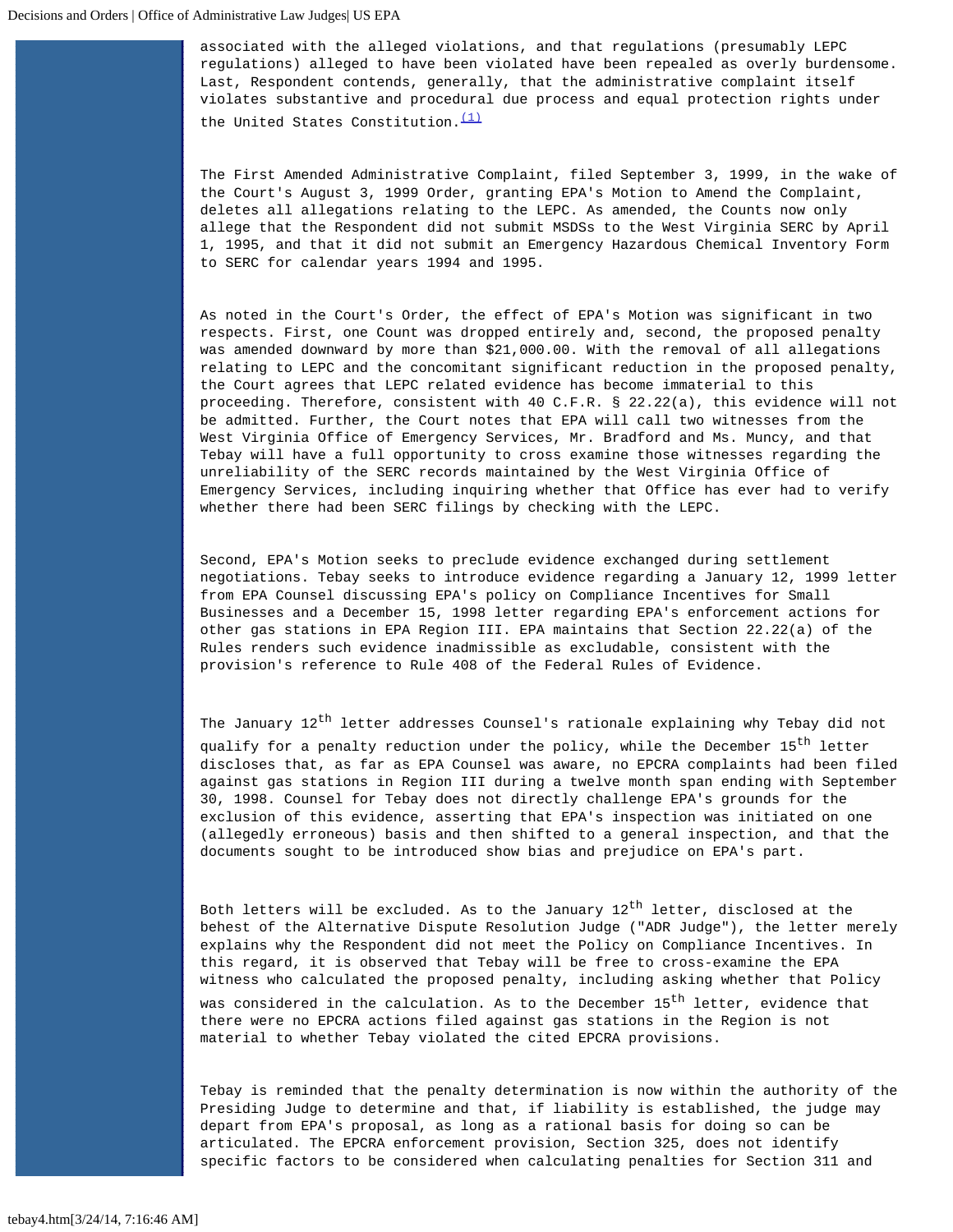Section 312 violations. EPA, as a matter of policy, looks to the statutory factors listed in Section 325 (b)(1)(C). These factors are: the nature, circumstances, extent, and gravity of the violation or violations and, with respect to the violator, ability to pay, any prior history of such violations, the degree of culpability, economic benefit or savings (if any) resulting from the violation, *and such other matters as justice may require*.

EPA also moves to exclude all testimony and exhibits relating to the Respondent's ability to pay unless there is disclosure, in a timely manner, regarding Respondent's financial status as an individual and as a sole proprietor of Tebay. Respondent, in response, argues that only the Schedule C for the gas station operation is relevant and that the individual's financial interest in unrelated enterprises should not be considered in determining the Respondent's ability to pay the penalty proposed. As the Amended Complaint names both John K. Tebay, Jr. and Tebay Dairy Company, a sole proprietorship, as Respondents, the financial health of both Respondents is relevant *at least to the extent that Respondent is asserting an ability to pay issue.* Therefore, to the extent Tebay wishes to pursue this consideration, it must submit complete financial information regarding both John K. Tebay and Tebay Dairy Company. However, as to the consideration of all other factors in deciding an appropriate penalty, the Court again refers to its authority, as stated above.

Finally, EPA seeks to exclude any testimony or exhibits relating to its Small Business Policy as it is used only at the settlement stage. As the Policy clearly states that its use is limited to settlement purposes, it may not be introduced in this proceeding.

**So Ordered.**

\_\_\_\_\_\_\_\_\_\_\_\_\_\_\_\_\_\_\_\_\_\_\_\_\_\_\_ William B. Moran United States Administrative Law Judge

Dated: September 30, 1999

<span id="page-2-0"></span>1. Tebay's arguments based on alleged violations of the United States Constitution are vague in that there is no explanation of the basis for its contention that the administrative complaint itself and, even more obscurely, that EPA, has violated its due process and equal protection rights. It is noted that Constitutional challenges to the cited provisions themselves are rarely entertained in administrative enforcement proceedings. In contrast, constitutional challenges directed at issues such as whether due process has been afforded *in the context of a particular proceeding* are cognizable, but Tebay has not asserted such "as applied" claims here. See, e.g., In re Turner Brothers Trucking, Co., RCRA-VI-505-H, February 4, 1986. To the extent that Tebay asserts that the hearing is necessary to, as Respondent describes it, "vouch the record," this Order does not impact upon the EPA's burden to put forth a prima facie case. The Order only speaks to the exclusion of immaterial documents and testimony.